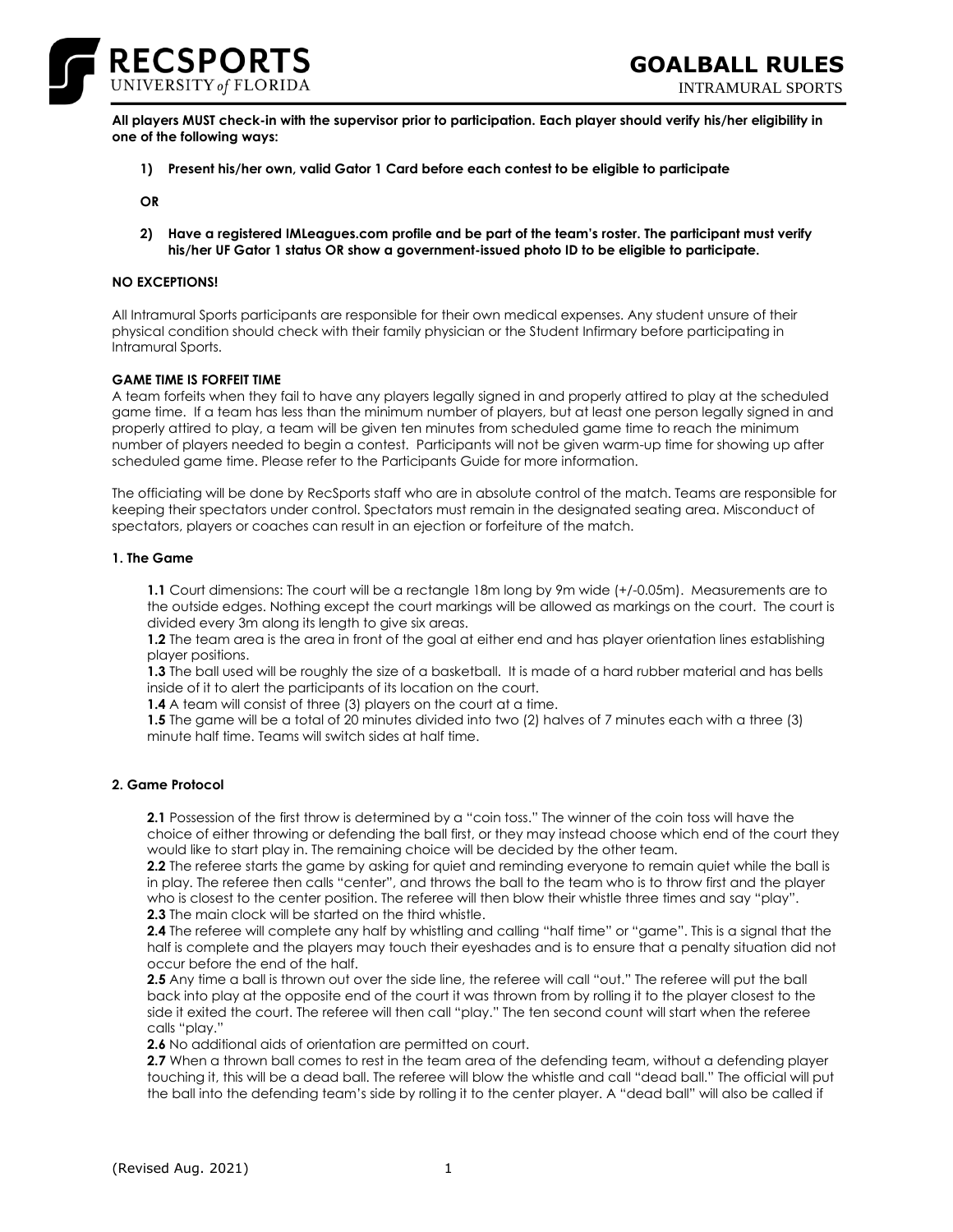

INTRAMURAL SPORTS

the thrown ball hits the goal post/crossbar without touching a defending player and comes to rest in the team area. The whistle will not be blown until the ball has completely stopped its motion. **2.8** Each team is allowed 3 substitutions during regulation time and 1 more substitution during over time (should it be needed). The team wanting to substitute must be in control of the ball to request a substitution. **2.9** Each team will be allowed one (1) time out per half.

# **3. Scoring**

**3.1** At any time the ball is in play and completely crosses a goal line a goal is scored. The referee will whistle two times to announce the goal.

**3.2** A goal cannot be scored by an official passing the ball in to play.

**3.3** If a defending player's eyeshades are moved or come off when hit by a thrown ball, the play will be allowed to continue and if the ball completely crosses the goal line it will be considered a goal.

**3.4** The team with the most goals at the end of time will be the winner.

**3.5** At any time after the end of the first half one team leads by ten (10) or more goals than the other team, the game is finished.

# **4. Infractions**

**4.1** When an Infraction occurs the referee will blow the whistle and name the infraction. The ball will be given to the team that did not commit the infraction.

**4.2** If a player throws the ball before the referee has given the "play" command, this is a premature throw. The throw counts but cannot score.

#### **5. Penalties**

**5.1** In the case of a penalty the referee will blow the whistle and name the penalty. The penalized player will defend the penalty shot. The game rules apply to all penalty throws. The team that was penalized will have possession of the ball when play begins again.

**5.1.1** The game clock is stopped during all penalty situations.

**5.2** Third Time Throw

**5.2.1** A player may only throw the ball two consecutive times.

**5.2.2** The third and any other consecutive throws before a team-mate has thrown, will be a penalty.

**5.2.3** The throw counts but cannot score.

**5.2.4** The number of consecutive throws will be carried over from any first half to any second half but not from regulation time to overtime. A throw during a penalty shot will be recorded as a throw.

**5.2.5** Scoring an own goal against your own team will not count as a throw.

**5.3** Ten Seconds

**5.3.1** A team must throw the ball so it clears the half court line within 10 seconds of the official's call for play.

**5.3.2** If a time out, substitution, or line-out occurs after defensive contact has been made, the ten second clock will be stopped/paused on the referee's whistle and be restarted when the referee calls "play". The team will have the remaining time left on the clock to throw the ball.

**5.3.3** The ten second clock will start from first defensive contact regardless of whether or not the team has control of the ball.

**5.4** Touching the Eyeshade or Face

**5.4.1** If any member of either team touches any part of their head, face, or eyeshade without the referee's permission a penalty shot will be awarded to the other team.

**5.4.2** A player removed from the court during a penalty situation may not touch their eyeshades or they will receive a penalty.

# **5.5** Noise

**5.5.1** Any excessive noise made by any member of the throwing team while another player is throwing or after the ball has been released that prevents the defending team from tracking the ball, will be penalized.

**5.6** Unsportsmanlike Conduct

**5.6.1** If the referee determines a player is not behaving in a sportsmanlike manner, the player will be given a personal unsportsmanlike conduct penalty.